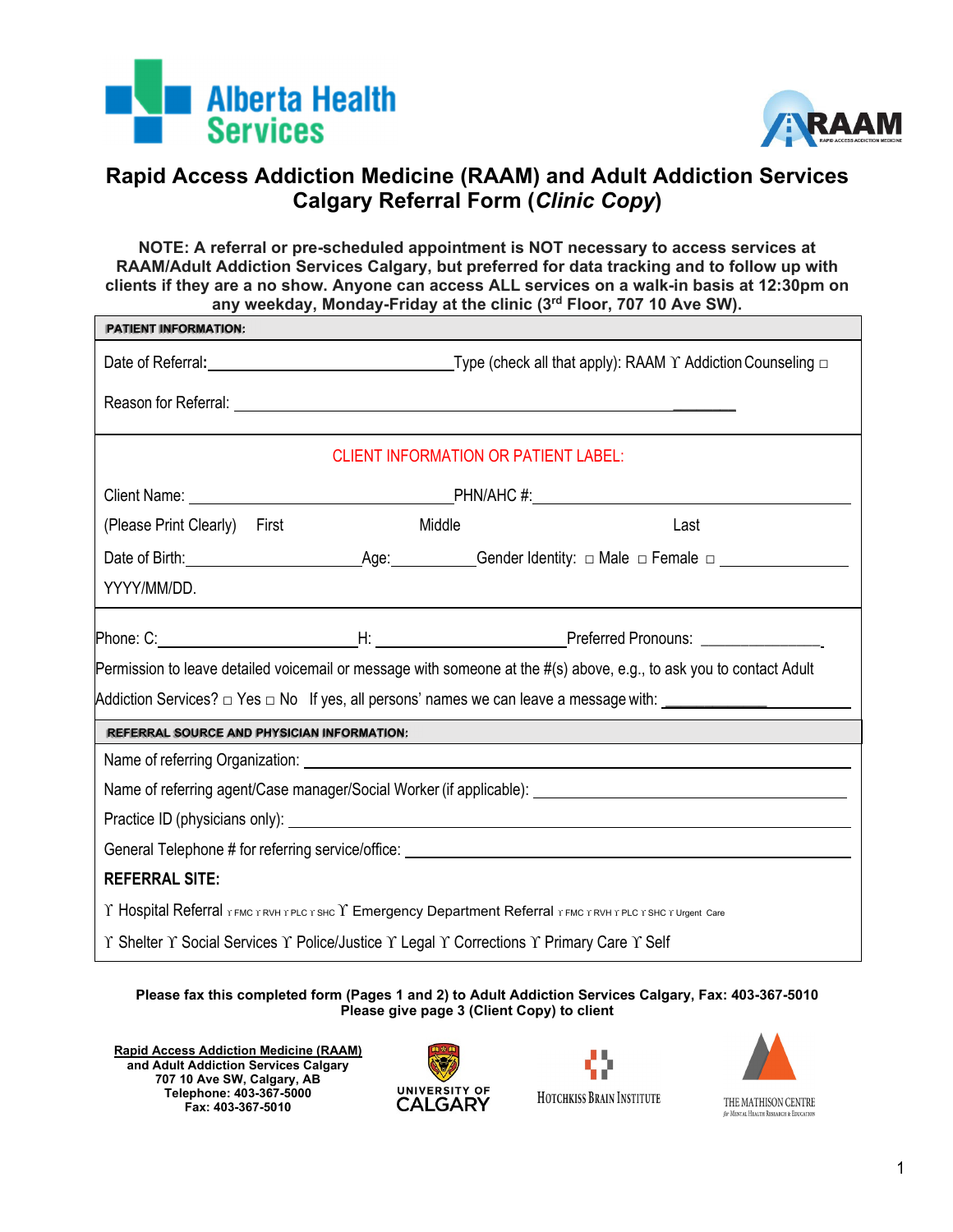



|             | SUBSTANCES USED (CHECK ALL THAT APPLY)                                                                                                         |                                 |                                                                                                                |                                                                                                                                                                                                                                                                                                                            |
|-------------|------------------------------------------------------------------------------------------------------------------------------------------------|---------------------------------|----------------------------------------------------------------------------------------------------------------|----------------------------------------------------------------------------------------------------------------------------------------------------------------------------------------------------------------------------------------------------------------------------------------------------------------------------|
| Υ<br>Υ<br>Ŷ | Alcohol<br>Υ<br>$\Upsilon$<br><b>GHB</b><br>$\Upsilon$<br>Kratom                                                                               | Opioids<br>Marijuana<br>Cocaine | Υ<br>Methamphetamines<br>$\Upsilon$<br>Ketamine<br>Υ<br>Smoking / Nicotine                                     | Benzodiazepines<br>Υ<br>Z- drugs (e.g. Zopiclone, Zolpidem)<br>Υ<br>Alkyl nitrates (Poppers)<br>Υ<br>Other:<br>Υ                                                                                                                                                                                                           |
|             | <b>BEHAVIORAL ADDICTIONS (CHECK ALL THAT APPLY)</b>                                                                                            |                                 |                                                                                                                |                                                                                                                                                                                                                                                                                                                            |
| Υ           | Gambling                                                                                                                                       | Υ                               | Sex / Party and Play                                                                                           | Υ<br>Food / Binge eating                                                                                                                                                                                                                                                                                                   |
| Υ           | Pornography                                                                                                                                    | $\Upsilon$                      | Video gaming / Internet                                                                                        | Υ                                                                                                                                                                                                                                                                                                                          |
|             | REASON FOR REFERRAL (CHECK ALL THAT APPLY)                                                                                                     |                                 |                                                                                                                |                                                                                                                                                                                                                                                                                                                            |
| Υ           | Medication/pharmacotherapy                                                                                                                     |                                 | Psychosocial support and group                                                                                 | Υ<br>Concurrent pain and addiction                                                                                                                                                                                                                                                                                         |
|             | support for client.<br>Home/community based                                                                                                    | Υ                               | therapy.<br>Concurrent mental health and                                                                       | management.<br>Referral to Residential Treatment<br>Υ                                                                                                                                                                                                                                                                      |
| Υ           | detoxification services.                                                                                                                       |                                 | addiction management.                                                                                          | Υ<br>Substance induced psychosis.                                                                                                                                                                                                                                                                                          |
| Υ           | Claresholm/Ponoka Referral                                                                                                                     | Υ                               | Concurrent Pregnancy/Perinatal<br>Management                                                                   | Υ                                                                                                                                                                                                                                                                                                                          |
| $\Upsilon$  |                                                                                                                                                |                                 |                                                                                                                |                                                                                                                                                                                                                                                                                                                            |
|             | RESIDENTIAL TREATMENT STREAM (CHECK ALL THAT APPLY)                                                                                            |                                 |                                                                                                                |                                                                                                                                                                                                                                                                                                                            |
|             | <b>Before Treatment</b>                                                                                                                        |                                 | <b>During Treatment</b>                                                                                        | <b>After Support</b>                                                                                                                                                                                                                                                                                                       |
| Υ           | Medication and psychosocial<br>support prior to residential<br>treatment.                                                                      | r                               | Medication review and continued<br>medication management and<br>adjustments while in residential<br>treatment. | Medication and psychosocial<br>Υ<br>support post residential treatment.                                                                                                                                                                                                                                                    |
| Υ           | Physical exam and medical form<br>evaluation for residential treatment.                                                                        |                                 |                                                                                                                | Transitional support post discharge<br>Υ<br>from residential treatment.                                                                                                                                                                                                                                                    |
| Υ           | Medication review prior to<br>residential treatment.                                                                                           |                                 |                                                                                                                |                                                                                                                                                                                                                                                                                                                            |
|             | ADDITIONAL MEDICAL CONCERNS (CHECK ALL THAT APPLY)                                                                                             |                                 |                                                                                                                |                                                                                                                                                                                                                                                                                                                            |
| Υ           | <b>Hepatitis C</b>                                                                                                                             | Υ                               | Cognitive Concerns / Capacity<br>concerns                                                                      | <b>Nutritional concerns</b><br>r                                                                                                                                                                                                                                                                                           |
| Υ           | Sexually Transmitted and Blood<br>Borne Infections i.e. HIV, syphilis,<br>chlamydia,                                                           | r                               | Diagnosed or presumptive Fetal<br>Alcohol Syndrome                                                             | Other: $\frac{1}{2}$ $\frac{1}{2}$ $\frac{1}{2}$ $\frac{1}{2}$ $\frac{1}{2}$ $\frac{1}{2}$ $\frac{1}{2}$ $\frac{1}{2}$ $\frac{1}{2}$ $\frac{1}{2}$ $\frac{1}{2}$ $\frac{1}{2}$ $\frac{1}{2}$ $\frac{1}{2}$ $\frac{1}{2}$ $\frac{1}{2}$ $\frac{1}{2}$ $\frac{1}{2}$ $\frac{1}{2}$ $\frac{1}{2}$ $\frac{1}{2}$ $\frac{$<br>r |
|             | SOCIAL AND JUSTICE CONCERNS (CHECK ALL THAT APPLY)                                                                                             |                                 |                                                                                                                |                                                                                                                                                                                                                                                                                                                            |
| Υ           | Patient experiences homelessness                                                                                                               | r                               | Patient lacks employment, has no                                                                               | Patient lacks identification.<br>Υ                                                                                                                                                                                                                                                                                         |
| Υ           | or needs housing supports.<br>Justice Concerns (i.e. warrants,                                                                                 | $\Upsilon$                      | insurance or medication coverage.<br><b>Experiencing Violence</b>                                              | Υ<br>Other                                                                                                                                                                                                                                                                                                                 |
|             | legal challenges)                                                                                                                              |                                 |                                                                                                                |                                                                                                                                                                                                                                                                                                                            |
|             | <b>MENTAL HEALTH CONCERNS (CHECK ALL THAT APPLY)</b>                                                                                           |                                 |                                                                                                                |                                                                                                                                                                                                                                                                                                                            |
| J.          | Υ<br>Depression/Anxiety                                                                                                                        | Psychosis                       | Υ<br>ADHD<br>Υ                                                                                                 | <b>Personality Disorder</b><br>Other:<br>Υ                                                                                                                                                                                                                                                                                 |
|             | <b>Rapid Access Addiction Medicine (RAAM)</b><br>and Adult Addiction Services Calgary<br>707 10 Ave SW, Calgary, AB<br>Telephone: 403-367-5000 |                                 | <b>UNIVERSITY OF</b>                                                                                           | HOTCHKISS BRAIN INSTITUTE                                                                                                                                                                                                                                                                                                  |
|             | Fax: 403-367-5010                                                                                                                              |                                 | <b>CALGARY</b>                                                                                                 | THE MATHISON CENTRE<br>for MENTAL HEALTH RESEARCH & EDUCATION                                                                                                                                                                                                                                                              |